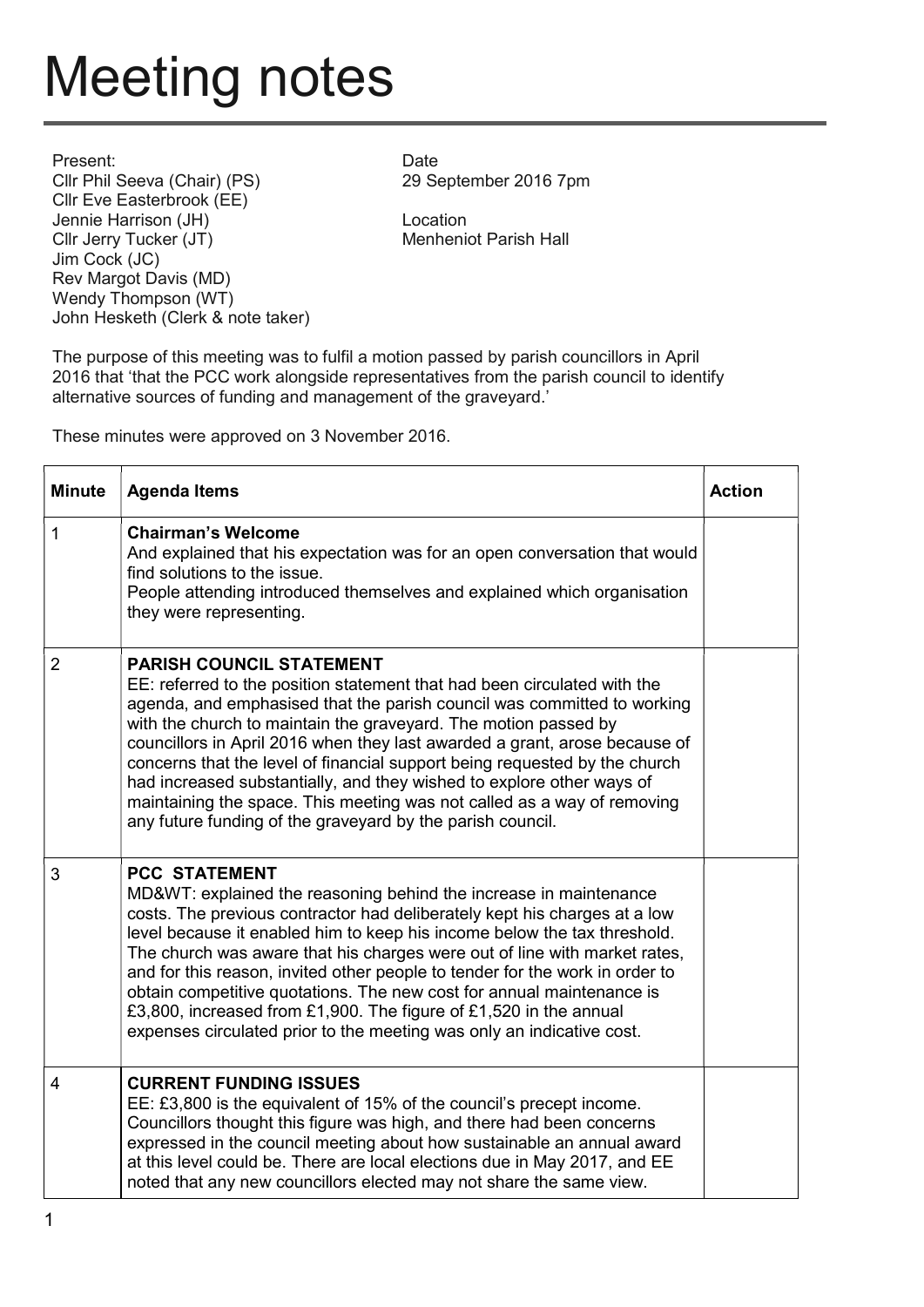|   | JC: the only cost increases they might expect from the current contractor<br>would be cost of living.                                                                                                                                                                                                                                                                                                                                                                                                                                                                                                                                                                                                                                                                            |           |
|---|----------------------------------------------------------------------------------------------------------------------------------------------------------------------------------------------------------------------------------------------------------------------------------------------------------------------------------------------------------------------------------------------------------------------------------------------------------------------------------------------------------------------------------------------------------------------------------------------------------------------------------------------------------------------------------------------------------------------------------------------------------------------------------|-----------|
|   | MD: showed a photograph of St Mary's churchyard in Liskeard which has<br>received many complaints about the poor state of maintenance. She did<br>not want St Lalluwy's burial ground to become like this, and wants there to<br>be a partnership between the church and the parish council to maintain the<br>ground properly.                                                                                                                                                                                                                                                                                                                                                                                                                                                  |           |
|   | PS: agreed that the burial ground was an asset for the whole of the parish,<br>and no-one would want to see it in any other way.                                                                                                                                                                                                                                                                                                                                                                                                                                                                                                                                                                                                                                                 |           |
|   | JC: reminded the meeting that grass cutting is only one part of the work of<br>maintaining the graveyard. There are many other tasks involved (for<br>example, hedge cutting, tree maintenance, safety checks on headstones)<br>that are carried out by volunteers.                                                                                                                                                                                                                                                                                                                                                                                                                                                                                                              |           |
| 5 | <b>CURRENT GRANT APPLICATION</b><br>A discussion followed about the current method of grant application that the<br>church had had to follow in order to obtain its current award.                                                                                                                                                                                                                                                                                                                                                                                                                                                                                                                                                                                               |           |
|   | JC: the current application form was better suited to groups who were<br>organising events because many of the questions did not apply to them.<br>Clerk: Reminded the meeting that all the questions had been satisfactorily<br>answered, which is why the councillors had made the award for £1,900 in<br>April. He asked for specific examples and then explained how they had<br>been answered to provide councillors with the information they needed to<br>make their decision.                                                                                                                                                                                                                                                                                            |           |
|   | MD: why does the council need to know how many people benefit from the<br>grant and how can we calculate it?<br>Clerk: one of the reasons behind introducing a grants system was for<br>councillors to improve their understanding of how grants would benefit the<br>parish. Having an idea of how many people benefit is one way to report<br>back. We don't expect an exact figure, but an indication of the range would<br>be helpful. For the church, a reasoned guess might include figures on the<br>number of weddings and funerals you have each year, other event, the<br>capacity of the church (and how many times that has happened). Your final<br>answer might then be something like 'between 2-3,000' or '5-10,000'. This<br>is sufficient for the councillors. | <b>MD</b> |
|   | PS: what is the status of the award that was made in April 2016?<br>EE: the award was allocated in the council's budget and would be paid over<br>to the church once the terms and conditions attached to the award had<br>been accepted.                                                                                                                                                                                                                                                                                                                                                                                                                                                                                                                                        |           |
|   | JC: church had taken legal advice that it should not accept terms and<br>conditions. Will send copy of advice to Clerk who can then discuss this with<br>Cornwall Association of Local Councils if necessary.                                                                                                                                                                                                                                                                                                                                                                                                                                                                                                                                                                    | <b>JC</b> |
|   | EE: the council is obliged to manage all its funds to create community<br>benefit. Using part of its reserves helps to keep the precept at a low level<br>so that every household in the parish directly benefits. Grants were<br>introduced as an additional way to provide benefit and as a way to manage<br>donations. Councillors need to be able to assess the benefits that grants<br>can bring to a group or project. Terms and conditions are a way to ensure<br>this happens. CALC have advised parish council to enforce T&Cs<br>consistently to all grant applicants.                                                                                                                                                                                                 |           |
|   |                                                                                                                                                                                                                                                                                                                                                                                                                                                                                                                                                                                                                                                                                                                                                                                  |           |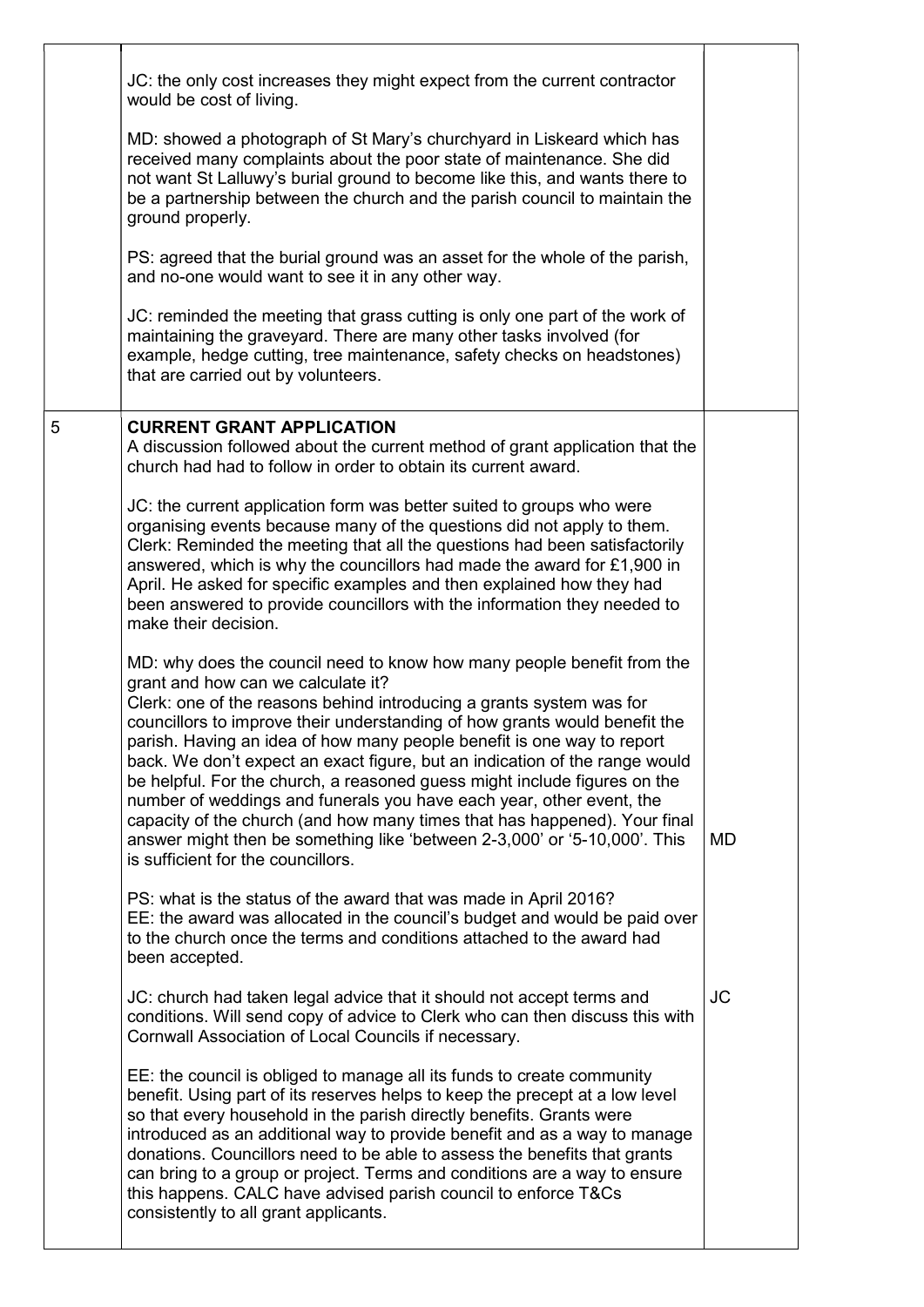|                | JC&WT: there are three conditions which church cannot accept.<br>Publicity to acknowledge receipt of the grant<br><b>Equalities Statement</b><br><b>Safeguarding Statement</b>                                                                                                          |              |
|----------------|-----------------------------------------------------------------------------------------------------------------------------------------------------------------------------------------------------------------------------------------------------------------------------------------|--------------|
|                | JT: all other recipients of grants acknowledge the council. This is important<br>so that taxpayers are made aware of what their money is being spent on.                                                                                                                                |              |
|                | EE: the church already has equalities and safeguarding policies in place,<br>as does the parish council. It is reasonable to ask that the graveyards<br>committee, which is made up of representatives from each organisation,<br>accepts the policies.                                 |              |
|                | MD: suggested that a way forward would be to bring the graveyards<br>committee (currently independent of the church) is brought back to the<br>PCC.                                                                                                                                     | <b>MD</b>    |
|                | WT&MD: will organise a special meeting of the PCC to agree changes to<br>the organisation so that terms and conditions can be accepted and the<br>award paid over.                                                                                                                      |              |
|                | Clerk: the deadline for grant applications that would be awarded in<br>November 2016 is 30 September 2016. The next opportunity to receive an<br>award would be at the April 2017 meeting, with a deadline of 28 February<br>2017.                                                      |              |
| 6              | <b>FUTURE MAINTENANCE</b><br>The meeting had a discussion to explore alternative ways of supporting<br>maintenance in the future.                                                                                                                                                       |              |
|                | MD: the council currently employs a contractor to maintain playing fields<br>and grass verges. Could this include the graveyard?<br>JT: confirmed that we employed a contractor for this work, and we would<br>explore whether there could be economies of scale in using his services. | <b>Clerk</b> |
|                | Clerk asked if she could sent the specification for the grass cutting contract<br>so that we could discuss this with the contractor.                                                                                                                                                    | <b>MD</b>    |
|                | MD: is there any other church maintenance work that could be incorporated<br>into parish work?<br>JT: there is a proposal from Cornwall Council to devolve further highway<br>maintenance work to parish level. There may be opportunities then.                                        |              |
|                | JT: does the church need funding to purchase any equipment that could<br>then be used by volunteers?<br>WT&MD: lawn mowers used to be but there were problems in recruiting<br>volunteers and training them.                                                                            |              |
|                | MD: there will be a new contract available for tender in October. This may<br>give the opportunity for a lower cost of maintaining the burial ground.                                                                                                                                   |              |
|                | JT: what are the alternatives to manual grass cutting? Is it possible to use<br>goats or sheep to keep the grass trimmed? There is a chemical spray<br>available that can retard the growth of grass. We can investigate this.                                                          | <b>Clerk</b> |
| $\overline{7}$ | <b>FUTURE FINANCE</b><br>PS: the shortfall between what the parish council is awarding and the<br>current cost of the contract is £1,900. Can the council commit to making up<br>this shortfall?                                                                                        |              |